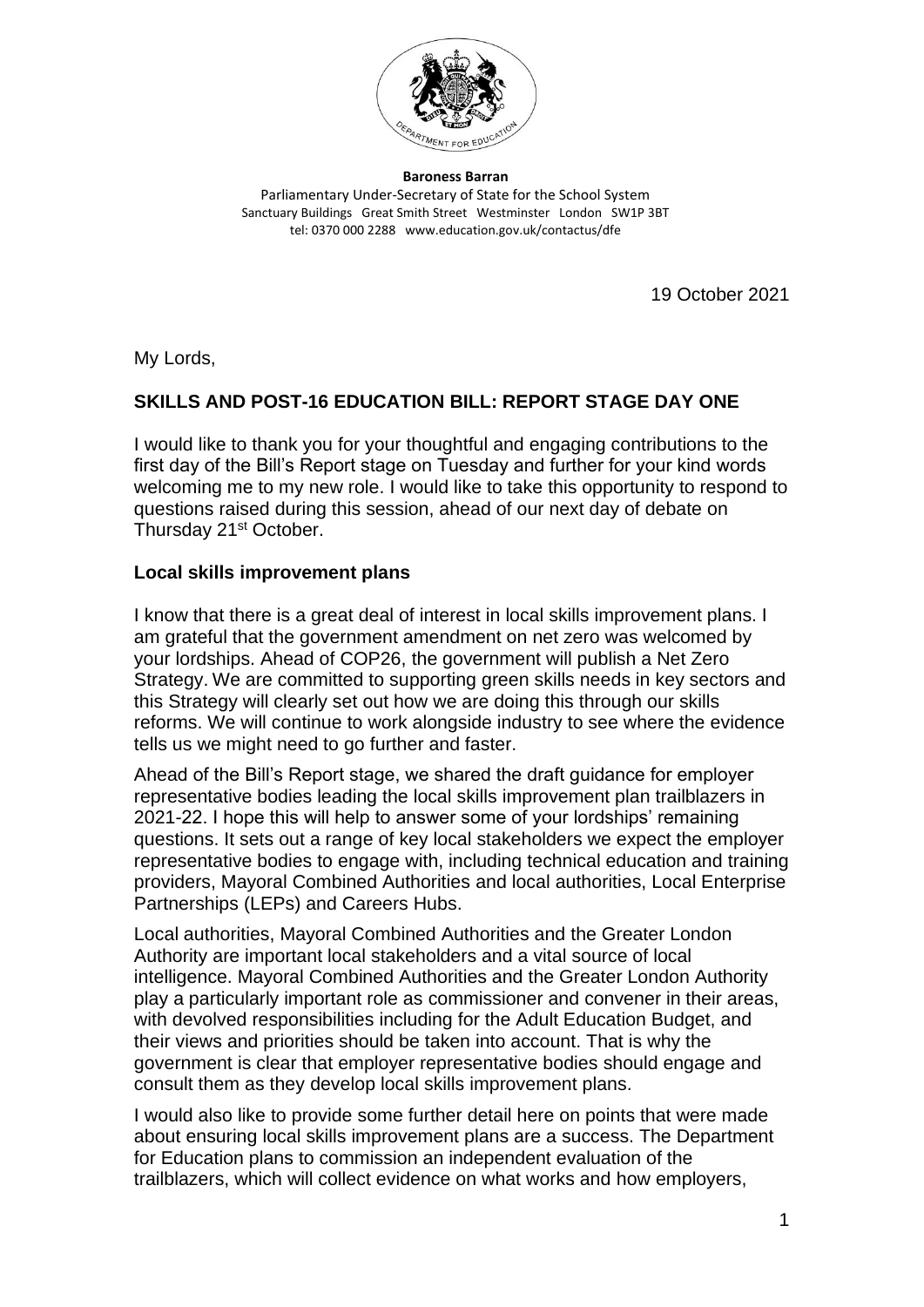providers and local stakeholders can work together effectively to develop a good local skills improvement plan and reshape provision. Mayoral Combined Authorities and LEPs in the trailblazer areas will be among the key stakeholders invited to participate in the evaluation research. This evidence will inform the development of statutory guidance and help ensure the plans deliver the policy's intended outcomes as they are rolled out more widely.

The Department for Education will put in place appropriate governance arrangements to monitor and review the performance of designated employer representative bodies in developing and refreshing the plans. Arrangements for effective ongoing monitoring will be informed by evidence from the trailblazers. In approving the plans, the Secretary of State should be satisfied that ERBs have had regard to statutory guidance.

We will also want to ensure that providers have had regard to approved local skills improvement plans. The plans will provide a source of information to strengthen Ofsted's monitoring and inspection of providers' performance and outcomes including their contribution to meeting the skills needs of the local area.

Employer representative bodies should engage with other relevant employer groups and sector bodies to inform and validate the development of local skills improvement plans and help ensure local technical education and training provision is responsive to employers' skills needs. They should also make effective use of existing evidence, including relevant local and national strategies. We expect the plans to be informed by, and in turn inform, national skills priorities as highlighted by the Skills and Productivity Board. We are working with the Board to determine how this can best work in practice.

The Government is currently working with LEPs to refine the role of business engagement in local economic strategy, including skills, and to ensure these structures are fit for purpose for the future, including looking at the right geographies. We expect the employer representative bodies developing local skills improvement plans to build on the good skills-related work that LEPs are currently doing, including via Skills Advisory Panels.

One of the areas we expect the trailblazers to consider is ways to improve access to high quality FE provision for learners from all backgrounds, including learners with special educational needs and disabilities, so that they can get good jobs by acquiring the skills in demand by employers locally.

## **Careers**

During the debate on Tuesday, I received a few questions on careers information and guidance. I know this will be debated more fully in the House on Monday, but I thought it worth adding some detail now in response to those queries.

There are no plans for a new careers strategy because we continue to build on the foundations put in place by the Government's 2017 careers strategy. In the Skills for Jobs White Paper, we set out the next steps to achieve our long-term vision of a high-functioning, national careers system that is available to all. We will build greater cohesion in the system, improve our digital offer, sharpen school accountability and complete the national rollout of careers infrastructure for schools and colleges.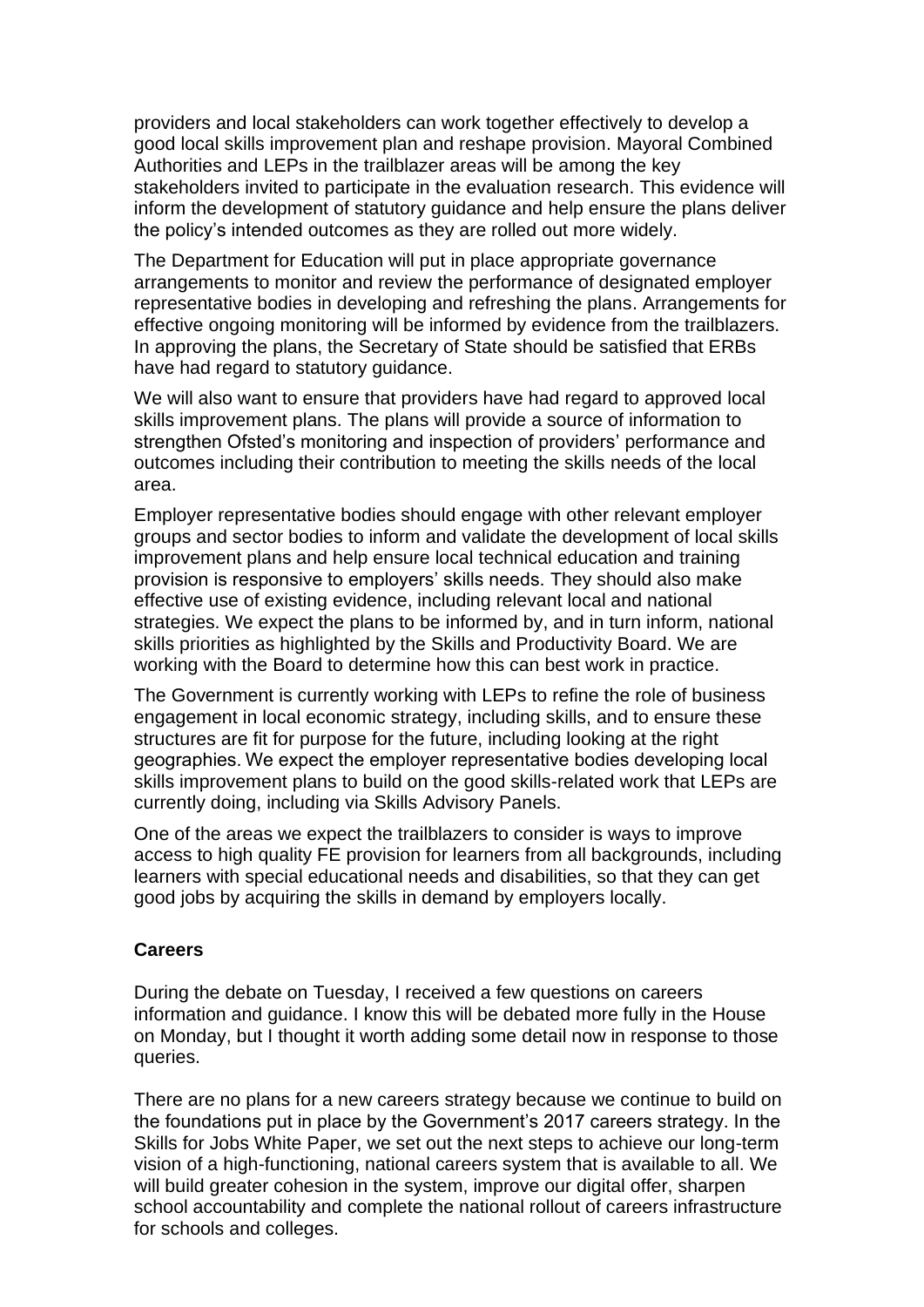The expansion of the careers infrastructure, including Careers Hubs, is accelerating improvements in careers education and guidance, in line with the Gatsby Benchmarks. Government is investing over £18.5 million to support the rollout of Careers Hubs across England. More than 2,260 (45%) of schools and colleges are part of a Careers Hub and, by August 2022, that number will increase to over 3,300 (67%).

The Careers & Enterprise Company established a personal guidance fund from 2018-21 which developed cost effective models to showcase the successful delivery of the personal guidance Gatsby Benchmark. The fund supported a range of activities including training for careers professionals and the development of a pipeline of qualified careers professionals for the future.

## **Technical qualifications**

On technical education, I am acutely aware of the passion and expertise in this area and I was grateful to hear these contributions in the House on Tuesday. I thought it worth providing some additional detail, which I was unable to do in the debate given time-limitations.

## Level 2 technical qualifications

I would like to clarify what I said in debate in relation to level 2 technical qualifications. I was trying to explain that approval and funding for L2 BTECs will not be impacted by the introduction of T Levels, when I suggested that this legislation does not encompass level 2. The approval powers of the Institute for Apprenticeships and Technical Education (the Institute) are level agnostic. The Institute's remit covers technical education and training that relates to occupations published in the Institute's occupational maps. This includes a number of occupations at level 2, therefore level 2 technical qualifications are within the scope of the Institute's approval powers.

We set out in our call for evidence on level 2 and below study earlier this year that we want to give employers the confidence that every qualification approved for funding at these levels is high quality. We will consult on proposals for the reform of level 2 and below study later this year.

#### The rationale for removing overlapping qualifications

In my remarks, I suggested that one reason why the 14-19 diplomas were not widely adopted was because GCSEs and A levels were widely recognised and trusted.

Though we do not believe that GCSEs and A Levels should have been replaced by Diplomas, I was aiming to highlight the difficulty of running multiple offers side by side. We want to simplify the qualifications landscape to make it easier to understand and to ensure that as many students as possible develop the skills that employers need. This is why funding will be removed for qualifications that overlap with T Levels.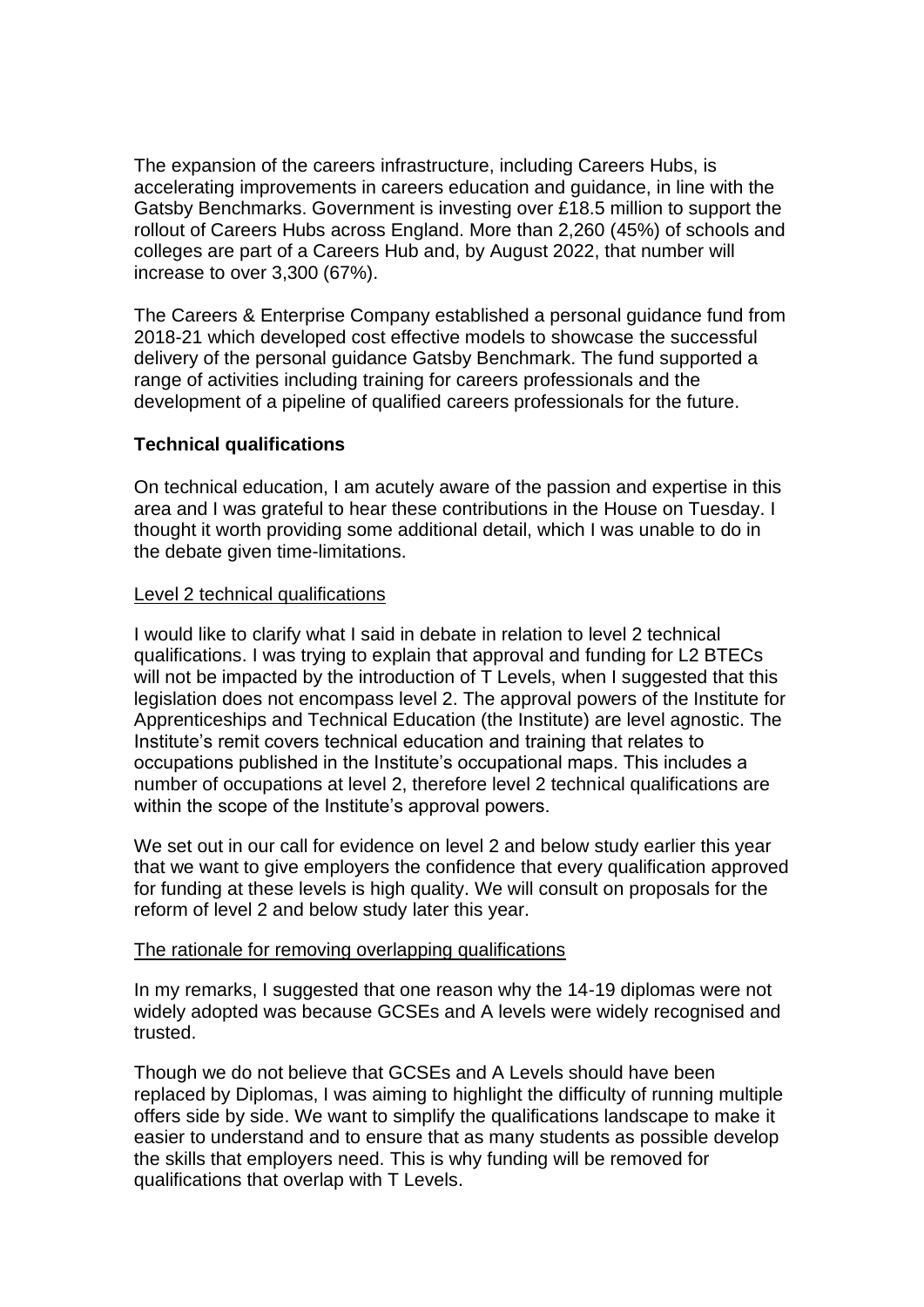## Reforms to level 3 qualifications

A number of questions were raised in the debate about the post 16 review of qualfications at level 3, particularly the future of BTECs and other Applied General qualifications (AGQs), the impact of these changes, and the timeline for reform.

We are not abolishing all BTECs. I want to be clear that we will continue to fund some BTECs and other AGQs in future, and these qualifications will continue to play an important role for 16 to 19 year olds and adults as they do now. Whilst we want clearer, simpler choices for students, we are not moving towards a binary system of just A levels and T Levels.

As set out in our plans for reform of level 3 qualifications<sup>1</sup>, students will continue to be able to study BTECs and other AGQs as part of mixed programmes alongside A levels, where they meet new quality standards and support progression to higher education, for example in areas such as engineering, applied science and IT. Students will also be able to study qualifications like BTECs as their full programme of study where there is no A level or T Level, in areas such as performing and creative arts and sports science.

Some concerns were raised in the debate about progression for students currently studying BTECs. These reforms are about strengthening the routes to progress into skilled employment or further study. For some students, A levels or T Levels will be the right option. For others, a mixed programme of A levels and BTECs may be right, and for others still a large qualification (that would typically be a students' full study programme) in areas where there is no A level or T Level, may be the right option to support their individual study and career aspirations. And it should be noted that for those that choose a T Level, higher education is also an option. They could either progress to Higher Technical Qualifications, or other higher education courses including university degrees, in related areas, instead of employment.

We have not confirmed the range of subjects or number of qualifications that will be funded alongside A levels in future. The final range of qualifications will depend on the outcome of the approvals process and an assessment against new quality criteria. These criteria are still in development and we will continue to work with sector experts to finalise these, including the Institute for Apprenticeships and Technical Education (the Institute), Ofqual, employers, awarding organisations and post-16 providers. Likewise, while we have been clear that we expect A levels to be the core of academic study programmes for most students, we have not published final study programme guidance. This is because we want to ensure that we consider the most up to date evidence for the value of alternative academic qualifications, including when taken in combination with A levels.

There were some concerns raised in the House about the findings of the impact assessment published alongside the Government's response to the second

<sup>1</sup> [Reforms to post-16 qualifications at level 3 in England -](https://www.gov.uk/government/publications/reforms-to-post-16-qualifications-at-level-3-in-england) GOV.UK (www.gov.uk)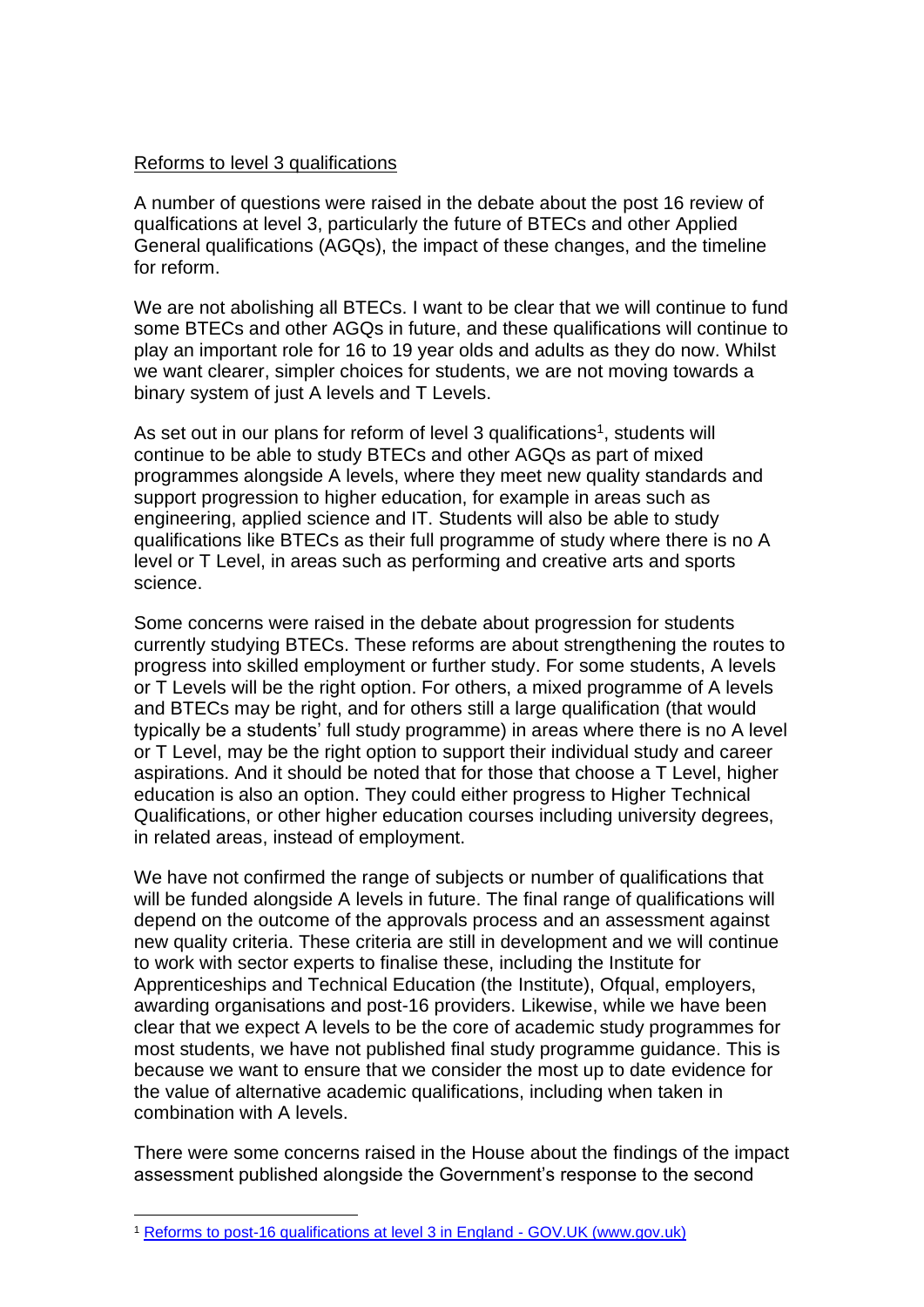stage consultation on level 3 qualifications. I hope that I can reassure you that overall we expect these changes to have a generally positive impact. Students who are most likely to be taking qualifications that will not be funded in future will have the most to gain from these changes, because they are currently more likely to be taking qualifications that don't deliver the skills employers need. These students will have access to higher quality qualifications in the future, including new T Levels, putting them in a stronger position to progress onto further study or skilled employment.

#### The timeline for announcing reforms to level 3 qualifications

In the debate, it was suggested that these reforms had come out of the blue in January 2021. In fact, these reforms go back over a decade, building on the recommendations of the Wolf report of 2011 and the Sainsbury review of 2016.

We have undertaken extensive engagement with the sector throughout. The majority of respondents to the 2017 consultation on the implementation of T Levels supported our proposed principles for a review of qualifications at level 3. We confirmed plans to review qualifications at this level in the government response to the consultation on T Levels, launched in May 2018. Following this we launched our first consultation in March 2019 seeking views on the principles that should apply to post-16 qualifications at level 3 and below in England. We followed this up with a second consultation in October 2020 which developed those principles and asked for feedback on the types of qualifications that will exist in the future level 3 landscape. We have listened to feedback at each point of the review and our proposals have evolved to include funding a wider range of academic qualifications alongside A levels and extending the timeline for the introduction of reformed qualifications.

Some concerns were raised about the Institute's experience of technical qualifications, and I would like reassure your lordships that we are very confident that it has the expertise to implement the reforms to technical qualifications. The Institute has gained considerable experience since taking on responsibility for T Levels in 2017 and for Higher Technical Qualifications in 2019, working closely with awarding organisations to ensure that approved technical qualifications are of a high quality and meet employers' needs.

## T Levels

I would like to provide some clarification on points that were made about T Levels, including their content and assessment, and the environment in which T Levels are delivered. Firstly, the point was made that T Levels are only suitable for students with GCSEs at grade 7 or above, but we do not agree with this assessment. T Levels are designed to support a range of prior attainment, but we know that the first T Level providers have recruited students who typically have GCSEs at grade 4 and above. For students who are not ready to start a T Level but have the potential to progress onto one following additional preparation, the T Level transition programme has been put in place.

T Levels are occupationally focused and based on the same standards as apprenticeships. The content, assessment and structure of the programme are designed to support the development of occupational competence.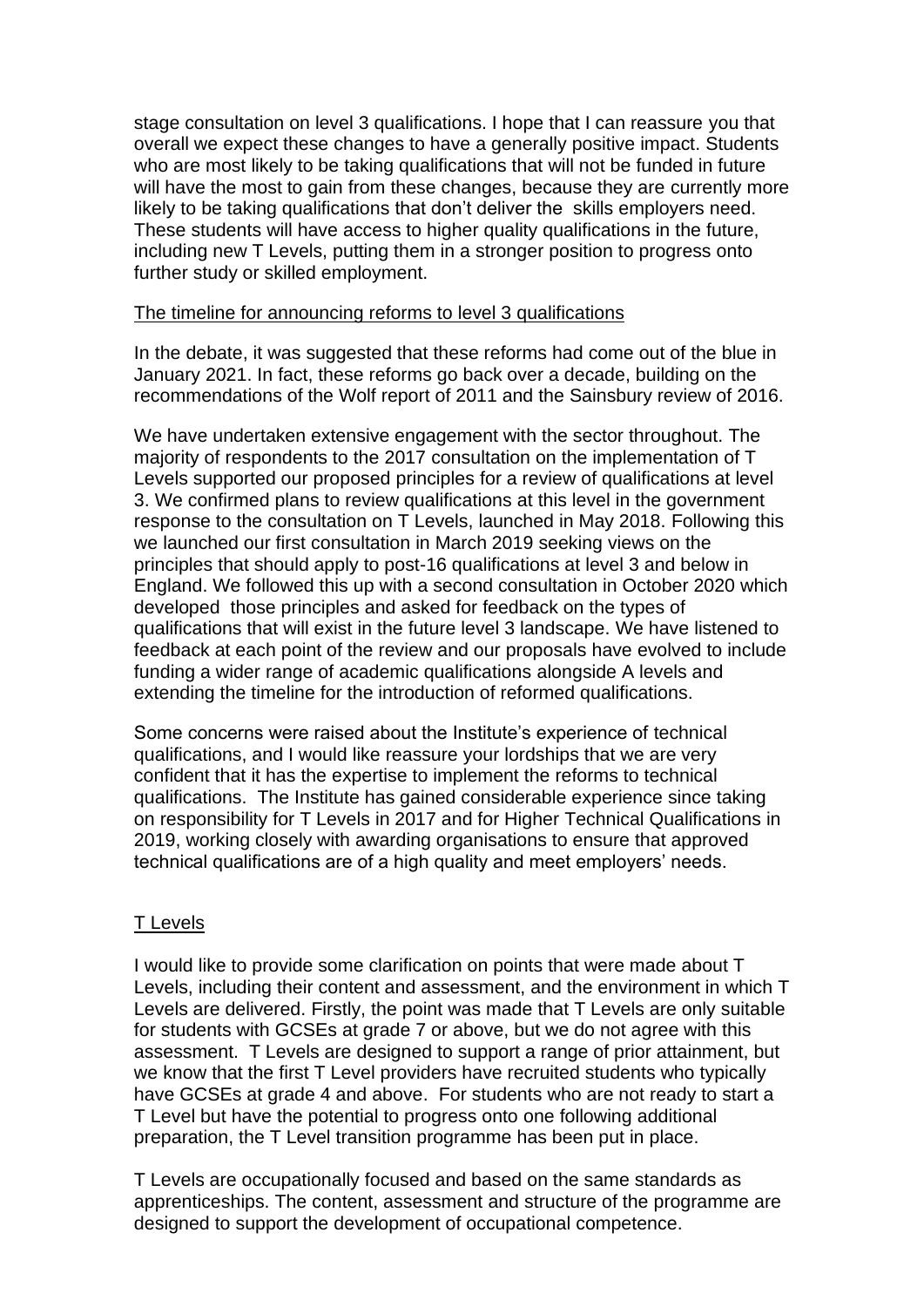The T Level technical qualification comprises of a core component and an occupational specialism. The core covers the breadth of the knowledge, skills and behaviours that are shared across occupations within a sector area. It is assessed synoptically through exams and a practical, employer-set project which simulates a work-based scenario.

The occupational specialism forms 50-80% of the technical qualification and is designed to develop occupational and technical skills that are relevant to a specific occupation. The level of competence that young people are expected to achieve through the specialism must be sufficient to enter skilled employment. Awarding organisations will use assessment methods that allow judgements to be made about whether students have met the level of competence expected. To ensure students have sufficient time to develop skills to the expected level of competence, occupational specialisms have much larger specified guided learning hours than traditional qualification units. Examples of occupational specialisms include Civil Engineering (in the Design, surveying and planning for construction T Level) and Data Technician (in the Digital business services T Level).

T Levels are not intended to be delivered wholly in typical classroom settings, but will include a significant amount of skills development in genuine and simulated work environments and in specialist facilities. To date, £268 million in capital funding has been made available to providers to help them prepare for T Levels with industry-standard facilities and equipment. T Levels also include a 45-60 day occupationally-focused industry placement with an external employer. This substantive 'on-the-job' experience is a key part of the T Level programme. It gives students the opportunity to develop relevant and up-todate technical skills related to their occupational area, alongside the behaviours and attitudes expected in the workplace. Students develop meaningful connections with local employers are well-prepared to progress into skilled employment following the completion of their T Level. As we continue to roll out T Levels, there is considerable interest from employers of all sizes in offering industry placements, and I am delighted to confirm that the majority of students on T Levels have secured their industry placements already.

T Levels have been co-designed with employers to ensure learners develop knowledge and skills that hold genuine labour market currency. This means that T Levels are more stretching programmes than most current technical and vocational programmes. We are delighted that there was a considerable increase in the number of students starting a T Level in September with over 100 schools and colleges now offering them. As I said at the debate, we want as many young people as possible to benefit from T Levels, and we have introduced flexibilities across all elements of the programme for learners with special educational needs and disabilities. We have also introduced the T Level Transition Programme to support young people who are not ready to start a T Level at age 16, but could progress to one following a tailored preparation programme.

# **Apprenticeships**

The final amendments discussed on Tuesday related to apprenticeships.